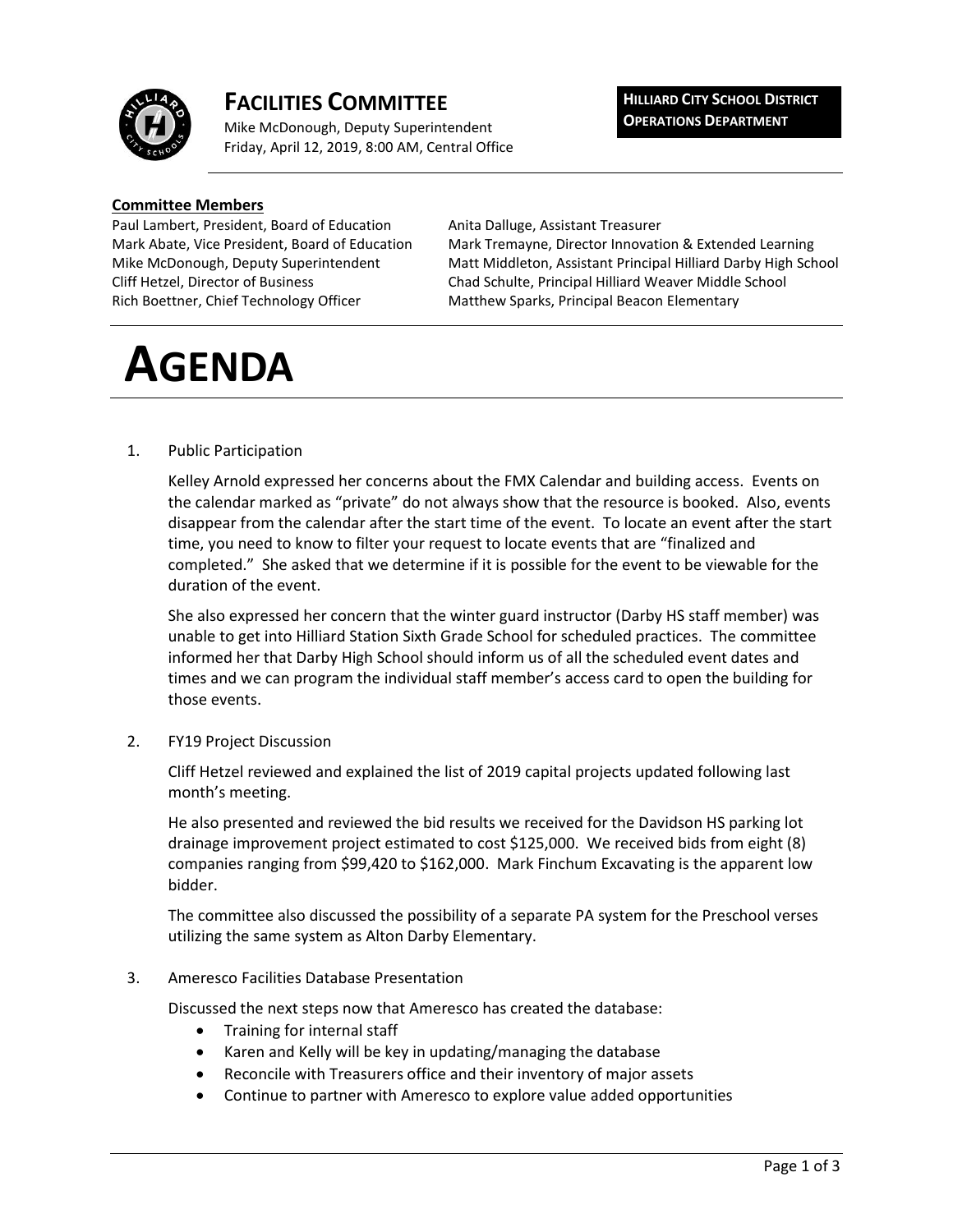4. Hilliard Davidson High School Roof Update

Cliff Hetzel provided an update in regards to the insurance claim for needed repairs.

5. Master Facilities Plan Framework

Mike McDonough outlined the process for the Master Facility Plan. The data collection phase will be completed by this spring/summer:

- Facility Conditions our new Facilities Database provides this information for the overall district as well as for each building respectively.
- Enrollment Projections certainly we have this part in place as we have been working with Cooperative Strategies for 4 years now. I know our next data set that we provide (October 2019) will allow for us to truly perform a Live Analysis, but our current projections will serve our need in the short term.
- Capacity Analysis Karen and I have worked hard to create our own analysis based on conversations we have had with Lee Hwang, Cooperative Strategies, as well as an official capacity analysis of Weaver MS performed by Fanning Howey. It is important to have this work reviewed and analyzed in partnership with Cooperative Strategies' expertise.
- Program Review we recently had the District Management Group perform an audit to align course offerings and staffing patterns with District and School priorities. There may be some information in these findings that help with the program review, but it is essential to engage in discussion with key District personnel to establish how these programs influence the use of our facilities.
- 6. Enrollment/New Development Update

DRAFT Enrollment Projections prepared by Cooperative Strategies. Enrollment has increased by 1,065 students over the past 10 years. Based on this year's enrollment projections, enrollment will increase only slightly over the next 10 years. Mike McDonough summarized the report and highlighted the following information:

- Pg. 16 historical enrollment table
- Pg. 19 projected enrollment for District
- Pg. 28 projected enrollment by school begins
- Pg. 69 Appendix shows enrollment projections for reconfiguration of BRT/NOR

DRAFT Subdivision Yield Analysis prepared by Cooperative Strategies. There are approximately 36,000 completed housing units of various types within HCSD. At the time of this study, once construction of all currently known planned units is completed, there will be an estimated 39,219 housing units. Mike McDonough summarized the report and highlighted the following information:

- Pg. 2 Average SF student yield by attendance area
- Pg. 3 Average MF student yield by attendance area
- Pg. 4 Average Condo student yield by attendance area
- Pg.  $6 8 -$  New developments & potential student yields
- Pg.  $17$  Appendix B student yield by SF home age and price point
- Pg. 21 build out  $@$  400 units/year max enrollment is 23,230 students in 2053
- Pg. 22 potential enrollment by attendance boundary
- Pg. 23 Appendix  $C$  student yield for each development throughout the District